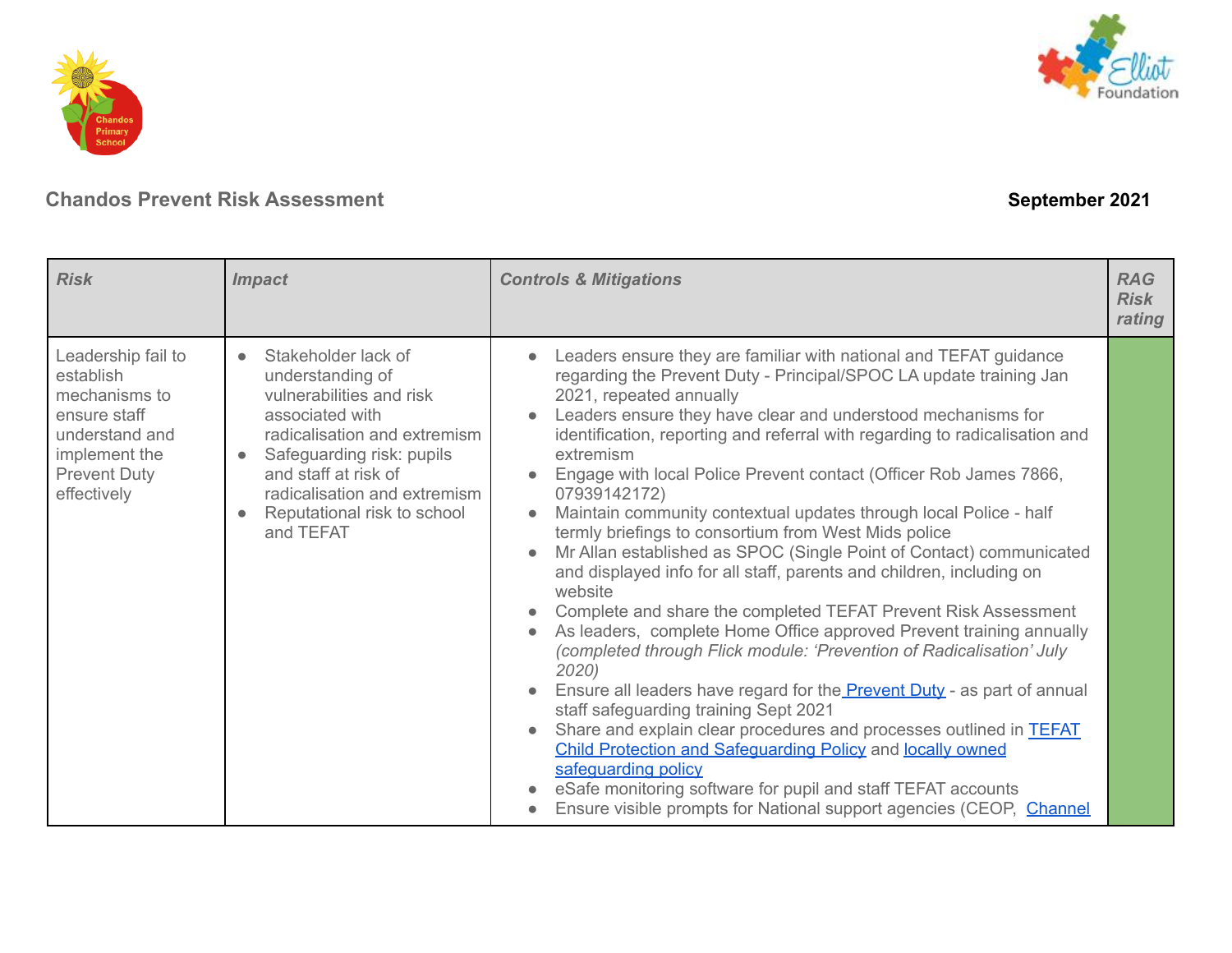



|                                                                                                                                                                                                                                                                                 |                                                                                                                                                                                                                                                                                            | guidance, Prevent Duty ) e.g. on websites, in school on posters, in<br>staffroom etc<br>Ensure use of My Concern to record all concerns, refer all concerns to<br><b>DSL</b>                                                                                                                                                                                                                                                                                                                                                                                                                                                                                                                                                                                                                                                                                                                                                                                                                                                                                                                                                                       |  |
|---------------------------------------------------------------------------------------------------------------------------------------------------------------------------------------------------------------------------------------------------------------------------------|--------------------------------------------------------------------------------------------------------------------------------------------------------------------------------------------------------------------------------------------------------------------------------------------|----------------------------------------------------------------------------------------------------------------------------------------------------------------------------------------------------------------------------------------------------------------------------------------------------------------------------------------------------------------------------------------------------------------------------------------------------------------------------------------------------------------------------------------------------------------------------------------------------------------------------------------------------------------------------------------------------------------------------------------------------------------------------------------------------------------------------------------------------------------------------------------------------------------------------------------------------------------------------------------------------------------------------------------------------------------------------------------------------------------------------------------------------|--|
| *Stakeholder lack of<br>understanding<br>regarding roles and<br>responsibilities in<br>relation to the<br><b>Prevent Duty</b><br><i>*Stakeholders</i><br>including: all staff,<br>visitors, volunteers,<br>supply, contractors,<br>guest speakers,<br>local partnerships<br>etc | • Lack of vulnerabilities<br>identified and acted upon<br>• Increased risk of<br>radicalisation and extremism<br>being undetected and<br>reported<br>Safeguarding risk: pupils<br>and staff at risk of<br>radicalisation and extremism<br>Lack of trust between<br>$\bullet$<br>colleagues | Ethos and values of school are fully understood by all through:<br>Staff recruitment and induction procedures<br>staff handbook briefing Sept 2019<br>website<br>parent/pupil induction<br>weekly assemblies referring to our school values/ethos of Chandos<br>Child<br><b>Share TEFAT Prevent Risk Assessment</b><br>All stakeholders to complete Home Office approved Prevent training<br>annually (this can be accessed through Flick module: 'Prevention of<br>Radicalisation')<br>Ensure all stakeholders have regard for the <b>Prevent Duty</b><br>Share and explain clear procedures and processes outlined in <b>TEFAT</b><br><b>Child Protection and Safeguarding Policy and locally owned Chandos</b><br><b>Safeguarding Policy</b><br>Ensure all stakeholders are aware of SPOC (James Allan, Head<br>Teacher)<br>eSafe monitoring software for pupil and staff TEFAT accounts<br>Ensure visible prompts for National support agencies (CEOP, Channel<br>guidance, Prevent Duty ) e.g. on websites, in school on posters, in<br>staffroom etc<br>Ensure use of My Concern to record all concerns, refer all concerns to<br><b>DSL</b> |  |
| Lack of regard to<br>British values in the                                                                                                                                                                                                                                      | Pupils vulnerable to<br>$\bullet$<br>radicalisation                                                                                                                                                                                                                                        | Develop pupils' resilience to radicalisation<br>Refer to DfE guidance on Promoting British Values in Schools                                                                                                                                                                                                                                                                                                                                                                                                                                                                                                                                                                                                                                                                                                                                                                                                                                                                                                                                                                                                                                       |  |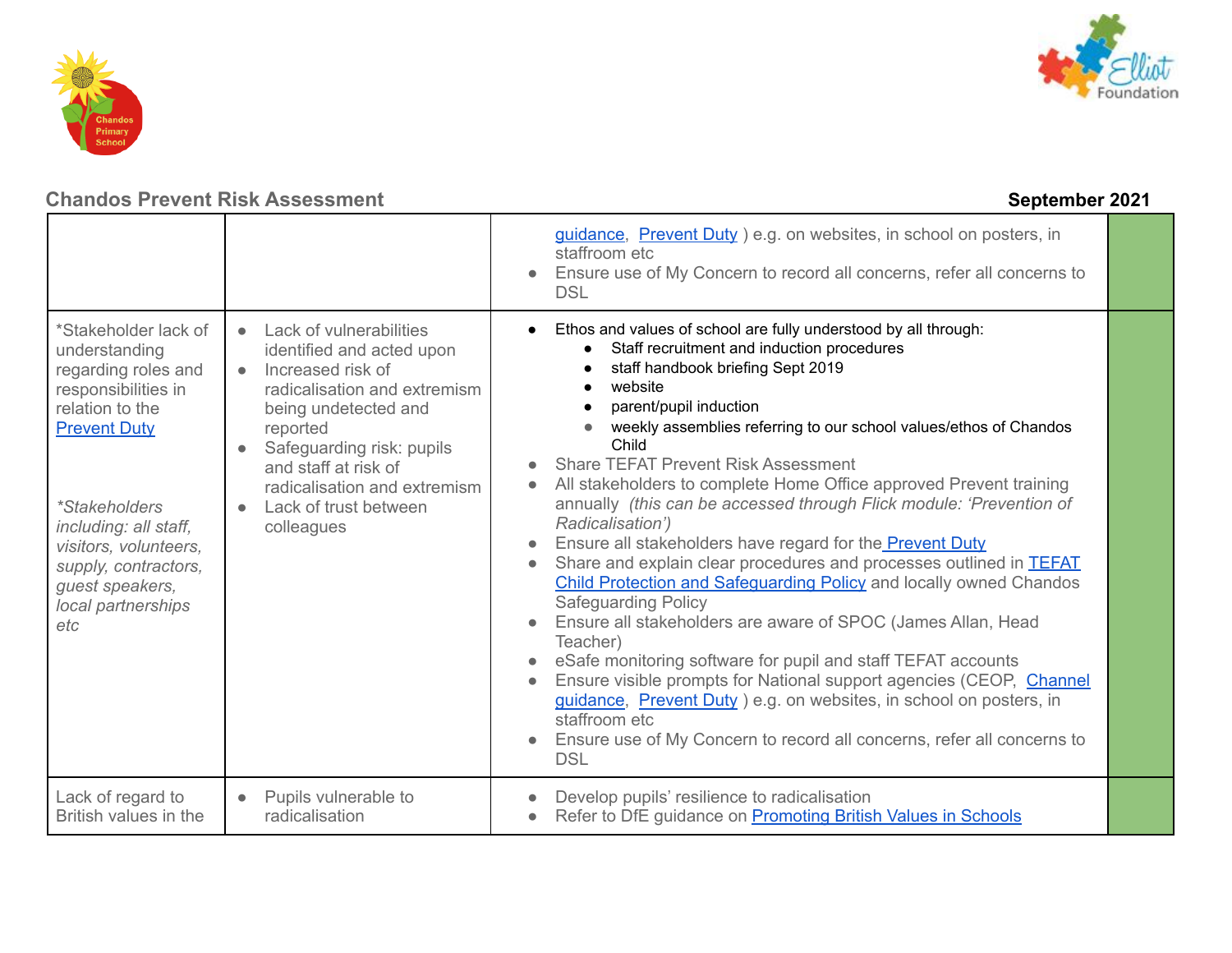



| curriculum                                       | Extremism not recognised or<br>challenged                                                                                           | Monitor curriculum coverage through termly book scrutinies and pupil<br>voice<br>PHSE, including RHE curriculum<br><b>SMSC</b> provision<br>Concept of Chandos Child sits at the heart of our ethos and is aligned with<br><b>British Values.</b><br>Enhanced weekly in assemblies, circle times, conflict resolution discussions,<br>school news letter.<br>ACTION - enhance specific reference to British Values of Democracy, rule<br>of law, individual liberty, mutual respect and tolerance through the<br>commitment to UNICEF Rights Respecting School programme                                                                                                                                                                                               |  |
|--------------------------------------------------|-------------------------------------------------------------------------------------------------------------------------------------|------------------------------------------------------------------------------------------------------------------------------------------------------------------------------------------------------------------------------------------------------------------------------------------------------------------------------------------------------------------------------------------------------------------------------------------------------------------------------------------------------------------------------------------------------------------------------------------------------------------------------------------------------------------------------------------------------------------------------------------------------------------------|--|
| Online radicalisation                            | Pupils radicalised online<br>Pupils exposed to extremist<br>views online<br>Pupils and or staff promoting<br>extremism views online | Refer to DfE guidance on <b>The Use of Social Media for Online</b><br>Radicalisation<br>RM buzz filtering in place<br>eSafe monitoring software for staff and pupil TEFAT accounts<br>Teach online safety and British Values (above) as part of the curriculum<br>TEFAT video calling risk mitigation risk assessments must be approved<br>prior to live video calling use in schools<br>TEFAT online safety policy<br>Ensure use of My Concern to record all concerns, refer all concerns to<br><b>DSL</b><br>Supervision and online safety reminders visible in school<br>Ensure strategy to raise concern on line for remote learning (Report a<br>concern button on google classroom)<br>School signed up with National Online Safeguarding NOS from Sept<br>2021. |  |
| Inappropriate<br>external speakers<br>and guests | Pupils and/or staff exposed<br>to extremist views                                                                                   | External speakers are approved by the Principal                                                                                                                                                                                                                                                                                                                                                                                                                                                                                                                                                                                                                                                                                                                        |  |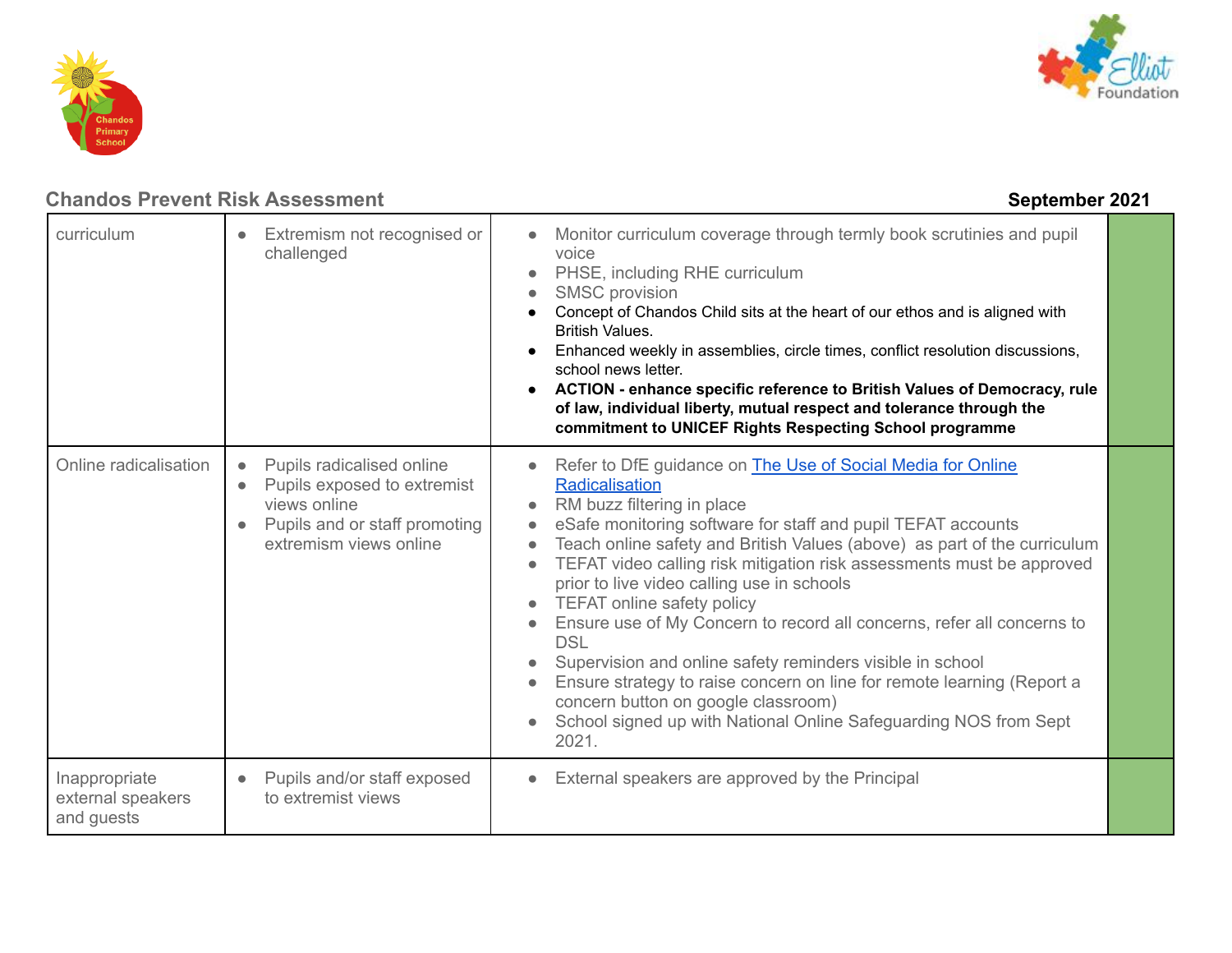



|                                                                                                   | Pupils and/or staff at risk of<br>radicalisation<br>Community tension/conflict<br>through lack of<br>understanding of purpose of<br>speaker/guest visit                                                                                                                                | All speakers/events will be planned within curriculum and fully<br>$\bullet$<br>researched and checked before invitation<br>Supervised by identified staff member during whole time on site<br>$\bullet$<br>ID checked and work/ speech quality assured before visit<br>$\bullet$<br>Clear communication with parents and carers regarding purpose and<br>content of visit to mitigate community conflict |  |
|---------------------------------------------------------------------------------------------------|----------------------------------------------------------------------------------------------------------------------------------------------------------------------------------------------------------------------------------------------------------------------------------------|-----------------------------------------------------------------------------------------------------------------------------------------------------------------------------------------------------------------------------------------------------------------------------------------------------------------------------------------------------------------------------------------------------------|--|
| New staff, supply,<br>visitors and<br>volunteers - lack of<br>induction/awareness<br>/supervision | Lack of vulnerabilities<br>identified and acted upon<br>Increased risk of<br>$\bullet$<br>radicalisation and extremism<br>being undetected and<br>reported<br>Safeguarding risk: pupils<br>and staff at risk of<br>radicalisation and extremism<br>Lack of trust between<br>colleagues | Clear induction process in line with expectations outlined for * all<br>$\bullet$<br>stakeholders (to include Safeguarding briefing)<br>Members of staff identified with responsibility for induction, visitor and<br>volunteer supervision are Phase Leaders, Assistant Heads and the<br>School Business Manager.<br>Additional request for visitors and volunteers are approved by Principal            |  |
| Lack of site security                                                                             | Dangerous unwelcome<br>visitor/s to site                                                                                                                                                                                                                                               | Practice lock down procedure at least annually<br>Site secured in line with local morning and evening procedure, all late<br>pupils and staff to use main entrance<br>Clear signing in and out protocol<br>ID checks on arrival<br>Visitors should be planned beforehand<br>Staff to wear ID badges at all times - clear protocol for unidentified<br>adults on site                                      |  |